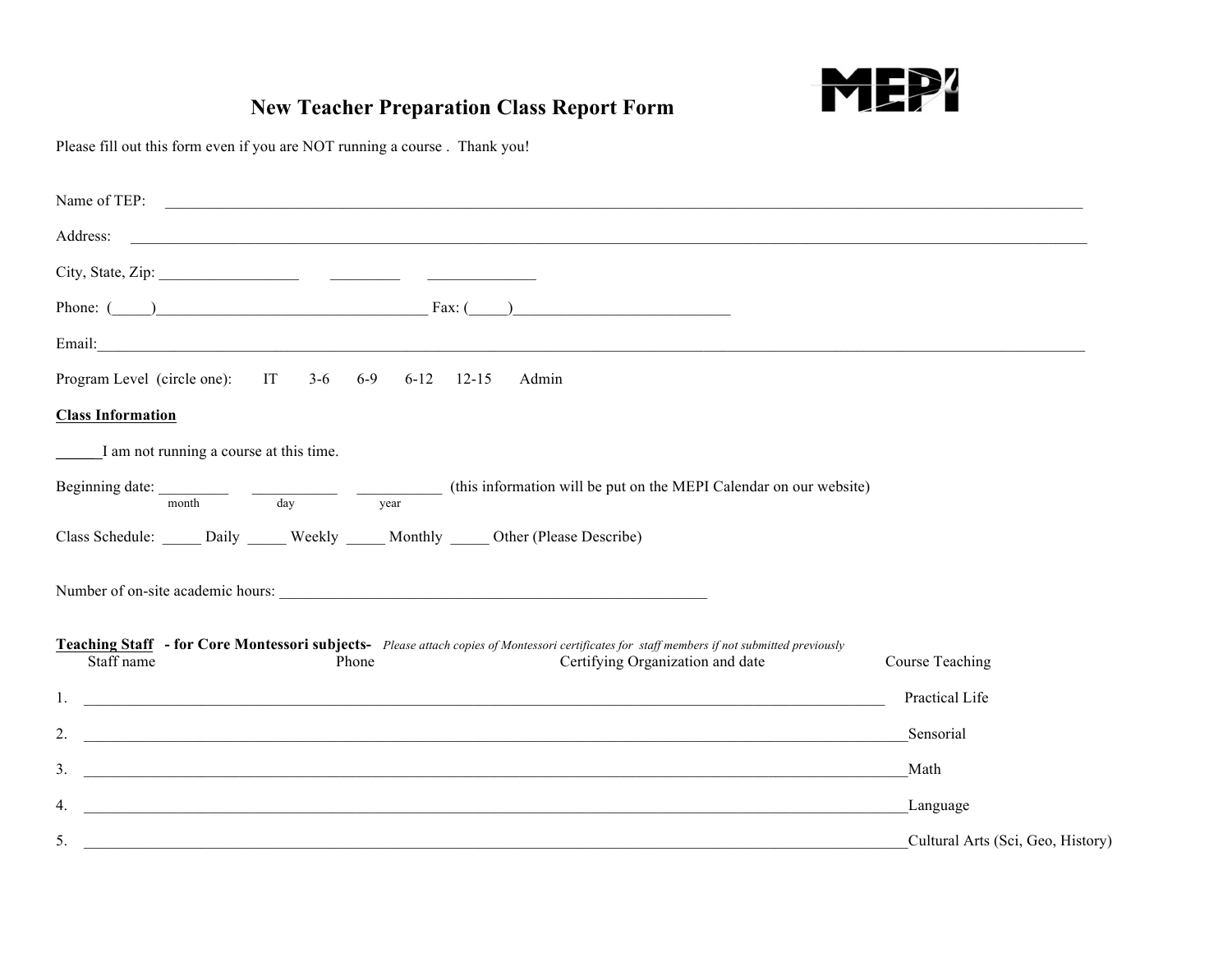## **Class List (attach a separate list if necessary)**

| Program Director's Name |                             | Area Code         | Phone              |                        |  |
|-------------------------|-----------------------------|-------------------|--------------------|------------------------|--|
| Certifying Agency       | Level(s) Certified          |                   | Dates(s) Certified |                        |  |
| <b>Student Name</b>     | Address<br>City, State, Zip | Phone w/area code | e-mail             | <b>Internship Site</b> |  |
|                         |                             |                   |                    |                        |  |
|                         |                             |                   |                    |                        |  |
|                         |                             |                   |                    |                        |  |
|                         |                             |                   |                    |                        |  |
|                         |                             |                   |                    |                        |  |
|                         |                             |                   |                    |                        |  |
|                         |                             |                   |                    |                        |  |
|                         |                             |                   |                    |                        |  |
|                         |                             |                   |                    |                        |  |
|                         |                             |                   |                    |                        |  |
|                         |                             |                   |                    |                        |  |
|                         |                             |                   |                    |                        |  |
|                         |                             |                   |                    |                        |  |
|                         |                             |                   |                    |                        |  |
|                         |                             |                   |                    |                        |  |
|                         |                             |                   |                    |                        |  |